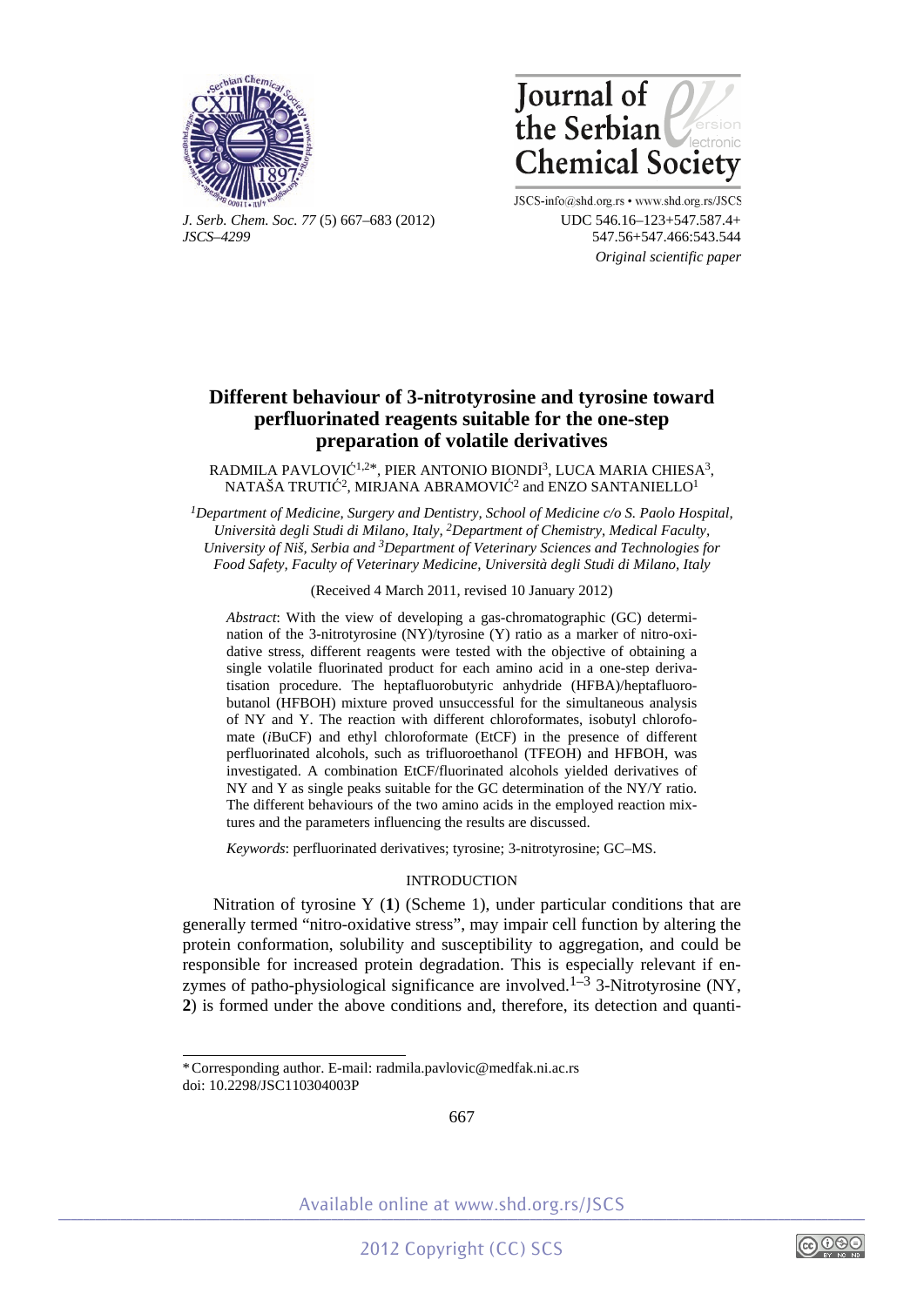fication has been used as an indicator of the nitro-oxidative stress in biological systems.4–10



Scheme 1. Nitration of Y and structure of the derivative obtained from NY by treatment with a HFBA/HFBOH mixture.

Recently, the preparation of derivative (**3**), obtained with a heptafluorobutyric anhydride (HFBA)/heptafluorobutanol (HFBOH) mixture, was described for the evaluation of the NY content in the plasma of human volunteers by gas chromatography with an electron capture detector  $(GC-ECD)$ .<sup>11</sup> This method was considered as a significant contribution to 3-nitrotyrosine quantification.<sup>12</sup>

In the above paper,<sup>11</sup> a combination of HFBA/HFBOH was selected in order to prepare in a one-step procedure a derivative with the highest possible content of fluorine atoms, since GC–ECD sensitivity is strongly influenced by the fluorine content of the derivative to be analyzed\*.13

Available online at www.shd.org.rs/JSCS<br>2012 Copyright (CC) SCS Available online at www.shd.org.rs/JSCS Available online at www.shd.org.rs/JSCS

<u>ര</u>00©

 $\overline{a}$ 

<sup>\*</sup> Another procedure has been reported for the preparation of a volatile derivative for GC/ /negative chemical ionization (NCI) MS/MS analysis containing fourteen fluorine atoms.<sup>14</sup> However, it should be mentioned that this derivative was obtained in three steps, which included the reduction of NY to the corresponding amino derivative and the use of trimethylsilyl diazomethane for the methylation step.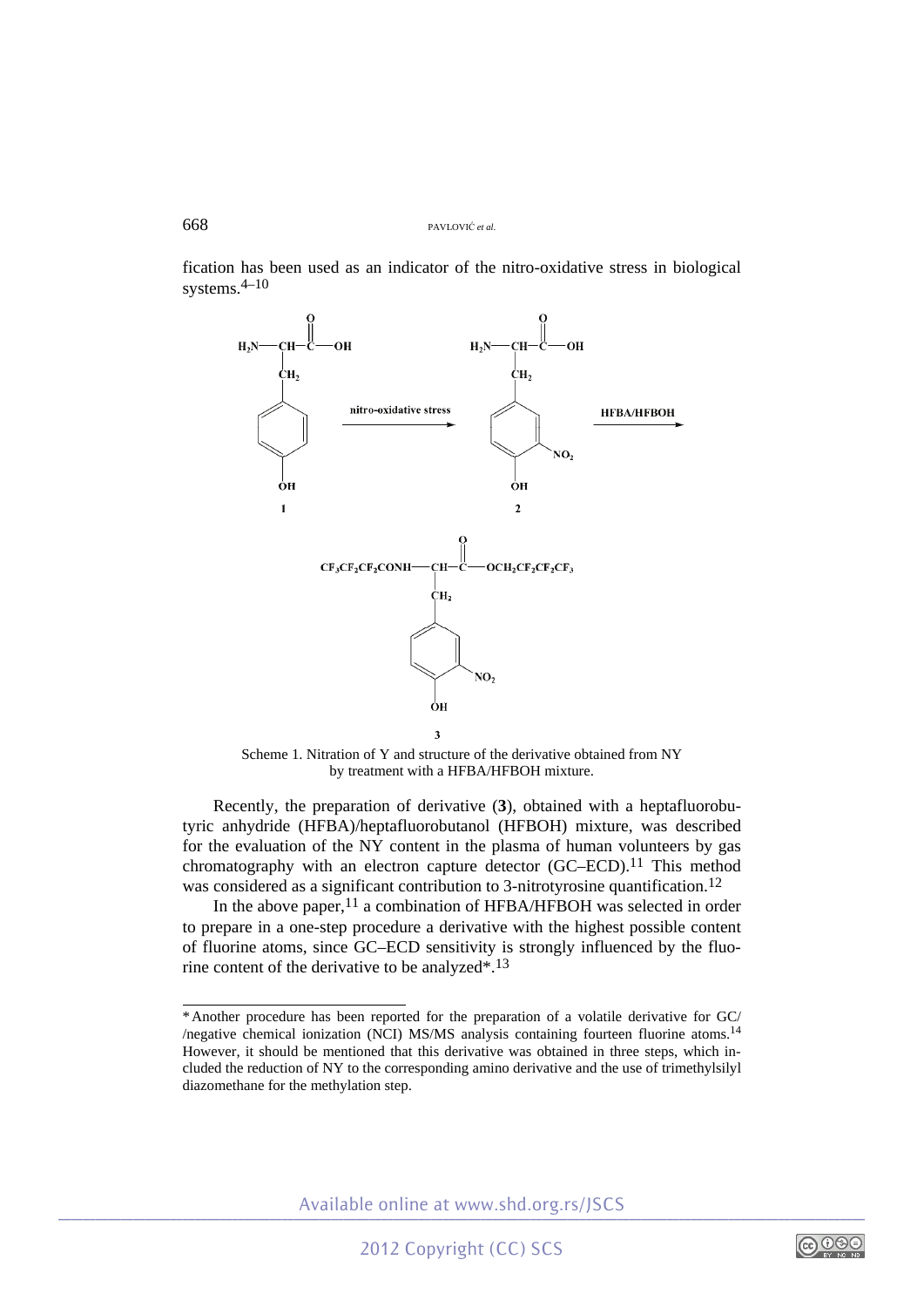During the experimental work, several conditions were tried in order to achieve the formation of the tris-substituted derivative **4** (Scheme 2), but with no success. This could be explained by the presence of an electron-withdrawing group at position 3 in NY that should significantly influence the reactivity of the phenolic OH and, consequently, the chemical properties of the NY derivatives that could be prepared.



Scheme 2. Structure of NY heptafluorobutyl ester reacted with HFBA at both amino and phenol moieties.

The main aim of the present work was to propose a one-step procedure suitable for obtaining volatile derivatives for the simultaneous determination of Y and NY as a useful approach to evaluate protein nitro-oxidative stress. Major efforts were related to the possibility of obtaining the same fluorinated derivative for both compounds, taking into account the different reactivity of NY and Y under the derivatisation conditions.

All procedures described in the present paper were realised on the micromolar scale under conditions that should simulate the analysis of biological samples. Due to potential application as an analytical method, special attention was devoted to the achievement of the completeness of the derivatisation in a simple, one-step procedure to give a single product. After performing preliminary studies with the GC–FID analytical technique, all structures of the obtained derivatives were identified by MS analysis and the fragmentation spectra are presented herein as proof of the chemical structures.

# MATERIALS AND METHODS

# *Chemicals*

Y (**1**) and NY (**2**) were purchased from Sigma–Aldrich Italia, as well as derivatisation reagents (trifluoroacetic anhydride (TFAA), heptafluorobutyric anhydride (HFBA), ethyl chloroformate (EtCF), *iso*-butyl chloroformate (*i*BuCF) 2,2,2-trifluoroethanol (TFEOH), heptafluorobutanol (HFBOH), ethanol (EtOH), *iso*-butanol (*i*BuOH), *N*,*O*-bis(trimethylsilyl) trifluoroacetamide (BSTFA) and *N*-methyl-*N*-(*t*-butyldimethylsilyl)trifluoroacetamide (MTBSTFA)).

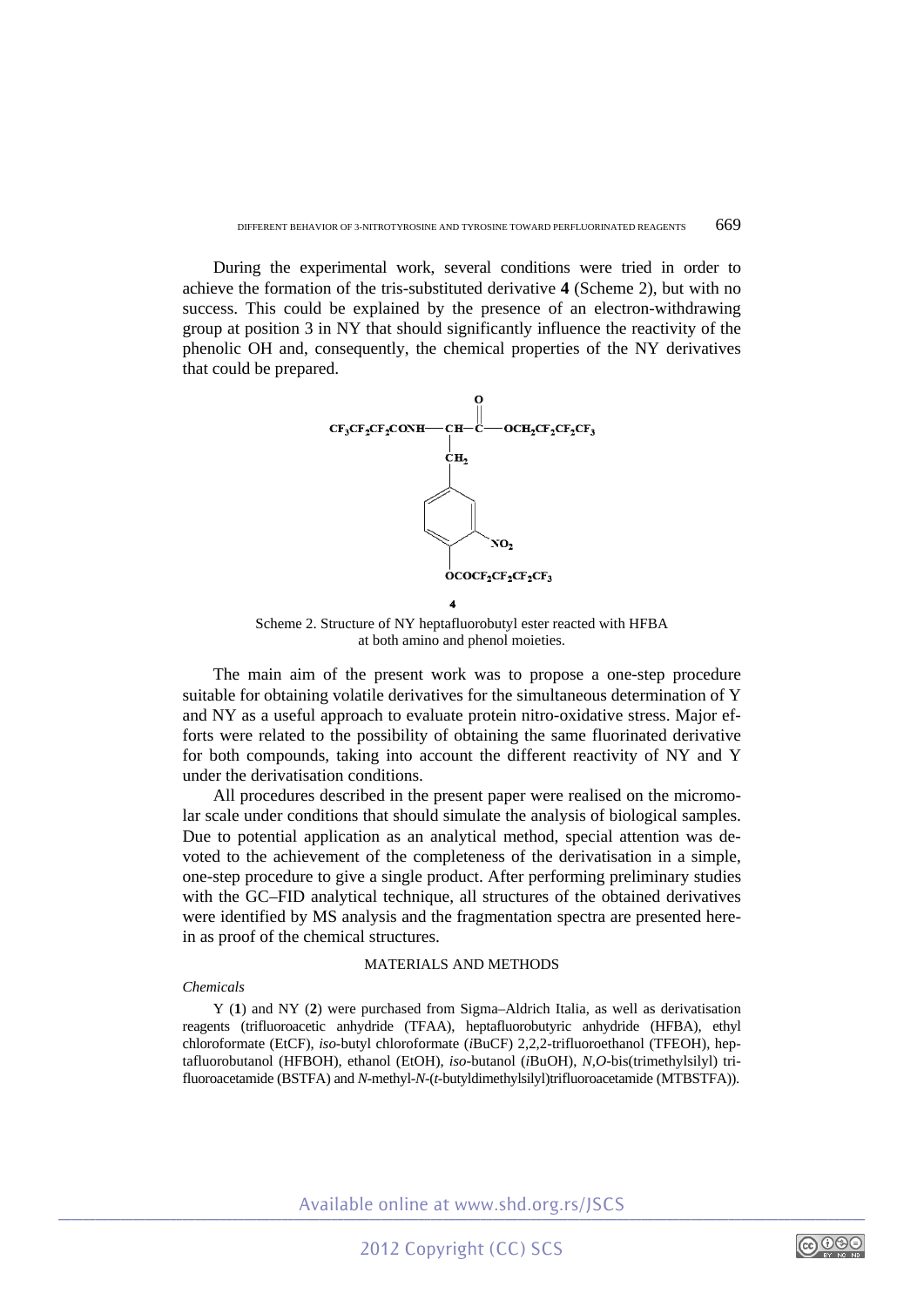#### *Preparation of* N*-perfluoroacyl perfluoroalkyl esters and their silyl derivatives*

Y and NY were derivatised by conversion to their *N*- or *N*,*O*-perfluoroacyl perfluoroalkyl esters according to a previously reported procedure.15 Briefly, the two derivatising agents (50 μL perfluoroalcohol and 100 μL of perfluoroalkyl anhydride) were added to the dry amino acids (0.1 µmol each) and heated at 80  $^{\circ}$ C for 30 min. The alcohols used in the present experiments were TFEOH and HFBOH, while the anhydrides were TFAA and HFBA. Excess reagents were removed under a stream of nitrogen and the residues were dissolved in ethyl acetate. The organic extract was both directly injected or treated with 100 μL of BSTFA or MTBSTFA and heated at 80  $^{\circ}$ C for 30 min. After cooling to room temperature, 1µL of the resulting mixture was injected into the GC–MS system.

### *Preparation of* N(O)-*alkoxycarbonyl alkyl esters*

Y and NY were derivatised to their N(O)-alkoxycarbonyl alkyl esters and analyzed following the protocol previously described by Husek<sup>16</sup> and modified by Wang *et al.*<sup>17</sup> In brief, amino acids (0.10 μmol each) were dissolved 100 μL of H<sub>2</sub>O and treated with 100 μL of alcohol/pyridine in a volume ratio 80:20. The alcohols used in the present experiments were: EtOH, *i*BuOH, TFEOH and HFBOH. Then 12.5 μL of EtCF or *i*BuCF were added and mixed by shaking gently for 30s. The derivatives were extracted with 150 μL of hexane containing 2 % chloroformate. A 1 uL aliquot was taken from the organic layer and injected.

#### *GC–FID*

A Trace GC Ultra (Thermo) (Milan, Italy) fitted with an FID was used in the control experiments. This chromatograph was equipped with a capillary column Optima 1701 (15 m× ×0.25 mm, 0.25 μm) (Macherey-Nagel, Duren, Germany). The temperatures of the injector and detector were 250 and 280 °C, respectively. The split injection technique was used with a 1:10 ratio. The column temperature was programmed from 140 to 290  $^{\circ}$ C at 10  $^{\circ}$ C min<sup>-1</sup>. Helium at a flow rate of  $0.9 \text{ ml min}^{-1}$  was used as the carrier gas.

# *GC/MS*

GC/MS Analyses were performed on a 5972A mass selective detector interfaced to a 5890 gas chromatograph (Agilent, Milano, Italy). The instrument was operated in the electron ionisation (EI) mode with an electron energy of 70 eV. The GC separation was accomplished on a HP-5 MS (30 m×0.25 mm, 0.25 μm) column. The transfer line temperature was 310 °C and the injector temperature was set at 300 °C. The injector was operated in the splitless mode. The column temperature was held at 50  $^{\circ}$ C for 5 min, then programmed to increase at a rate of 20 °C min-1 to 300 °C and finally held for 15 min at the end temperature.

#### RESULTS AND DISCUSSION

As the objective of this work was the simultaneous derivatisation of Y and NY, the optimal reaction conditions (80 °C, 30 min) that afforded the NY bis-derivative  $3$  with a HFBAA/HFBOH mixture in a previous study<sup>11</sup> were repeated on the parent proteinogenic amino acid Y. However, the reaction of Y afforded a mixture of tris- and bis-derivatives (Scheme 3, compounds **5a** and **5b**) as shown in Fig. 1.

As a possible explanation of these results, it should be considered that a strong electron-withdrawing group, such as a nitro group, increases the acidity of the phenolic hydroxyl moiety. Consequently, the intermediate *O*-heptafluoro bu-

**@ 000**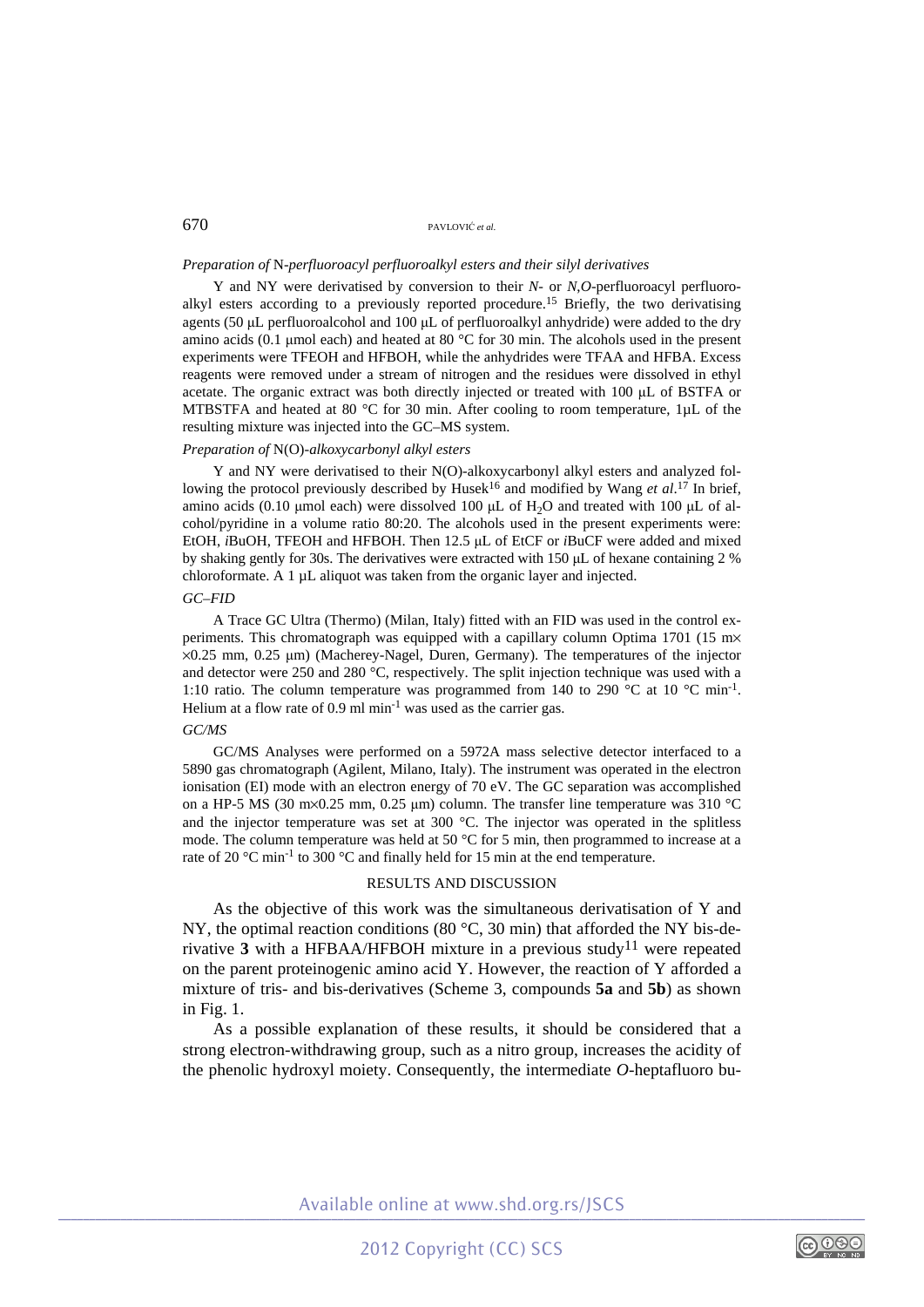tanoate could be more susceptible to *in situ* hydrolysis, constantly producing free OH. Interestingly, an internal hydrogen bond between the phenolic OH and the nitro group in  $\text{NY}^{18}$  could lower the OH reactivity.

Since a reliable, quantitative analysis is generally based on unique peaks of the analytes, the simultaneous determination of Y and NY would not be possible using the HFBA/HFBOH mixture.



b.  $R = COCF_2CF_2CF_3$ 

Scheme 3. Derivatisation of tyrosine by the perfluroacylation/perfluoroesterification procedure.



Fig. 1. GC–FID Chromatogram of the products obtained by treatment of Y with HFBA and HFBOH, tris- (first peak) and bis-substituted (second peak) derivatives.

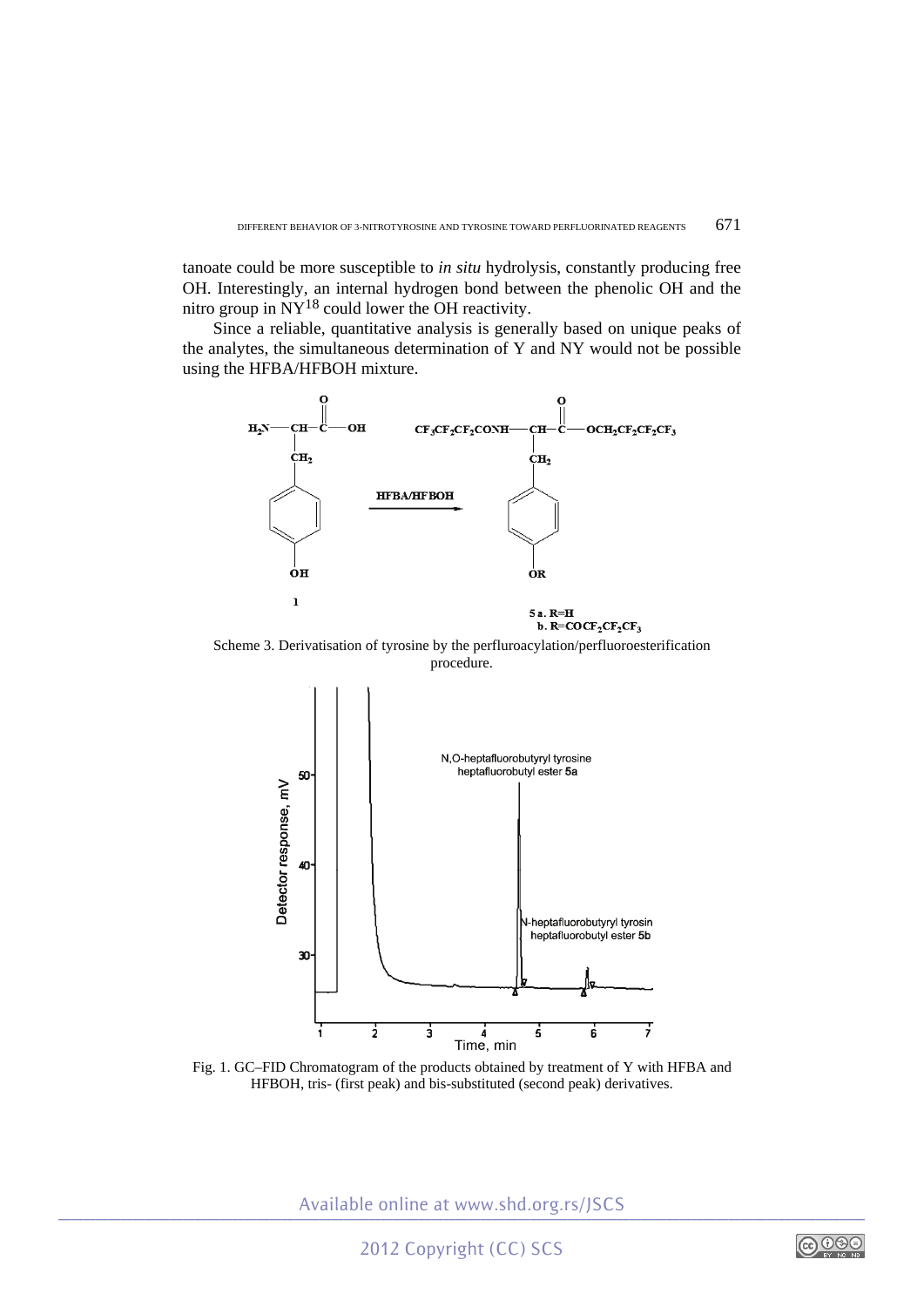Therefore, the derivatives obtained using the TFAA/TFEOH combination were examined. Both Y and NY afforded unique products, but while Y gave the tris-derivative **6**, NY afforded only the bis-derivative with a free phenolic OH (Scheme 4, compound **7**). The mass spectrometric data of the obtained derivatives are given in Table I. Some results are in the agreement with previously reported information,19,20 while those regarding **5b** are presented here for the first time. In particular, the fragmentation pattern of the NY derivatives was especially investigated. The main peak for both derivatives was the 4-methylene-2- -nitro-cyclohexa-2,5-dienylidene-oxonium cation (3-nitro-4-hydroxybenzyl cation) ( $m/z = 152$ ). Important ions were present in both fluorinated derivatives 7 (Fig. 2a) and **3**, such as the ones originating from the cleavage of the C–C bond next to the ester group, with the formation of peaks at  $m/z = 277$  (M–127) for the TFAA–TFEOH derivative and  $m/z = 377$  (M–227) for the one obtained with HFBA–HFBOH. Moreover, other peaks in both cases were derived from the fragment produced by the loss of  $CF_3COMH_2$ ,  $m/z = 291$  (M-113) for the TFAA–TFEOH derivative or  $CF_3(CF_2)_2$ CONH<sub>2</sub>,  $m/z = 391$  (M–213) for the one obtained from HFBA–HFBOH.



Scheme 4. Derivatisation of 3-nitrotyrosine by the perfluroacylation/perfluoroesterification procedure.

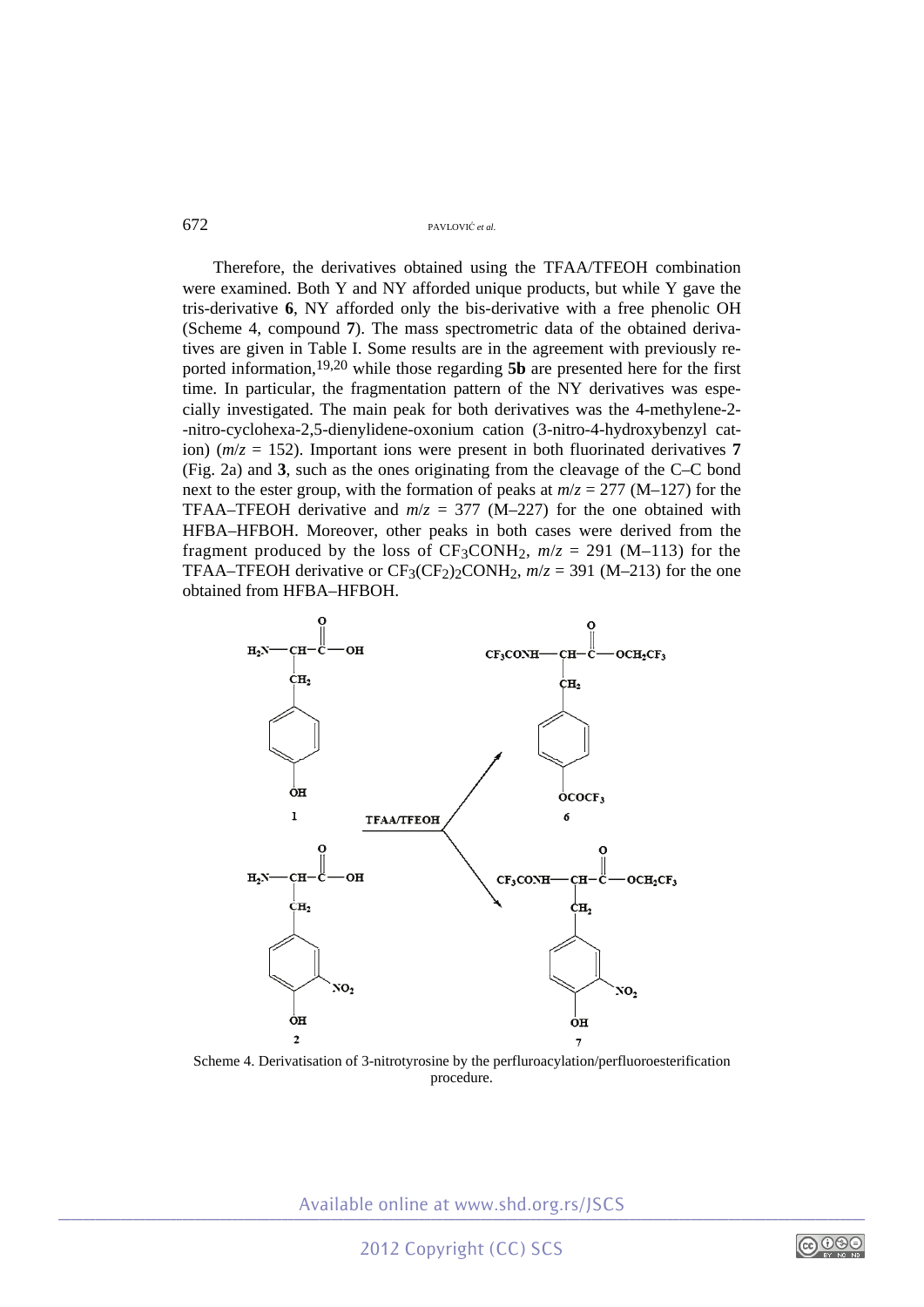| Amino acid      | Anhydride/alcohol | Derivative                                                             | m/z                | Main<br>peak,<br>m/z | Characteristic<br>peaks, $m/z$ |
|-----------------|-------------------|------------------------------------------------------------------------|--------------------|----------------------|--------------------------------|
| Tyrosine        | <b>TFAA/TFEOH</b> | <i>N,O</i> -trifluoracetyl tyrosine                                    | $455^{\mathrm{a}}$ | 203                  | 231, 243,                      |
|                 |                   | trifluorethyl ester 6                                                  |                    |                      | 328, 342                       |
|                 | <b>HFBA/HFBOH</b> | $N, O$ -heptafluorobutyryl                                             | $755^{\mathrm{a}}$ | 542                  | 275, 303,                      |
|                 |                   | tyrosine heptafluorobutyl<br>ester 5a                                  |                    |                      | 343                            |
|                 |                   | N-heptafluorobutyryl<br>tyrosine heptafluorobutyl<br>ester 5 <b>b</b>  | 559                | 107                  | 332, 346                       |
| 3-Nitrotyrosine | <b>TFAA/TFEOH</b> | N-trifluoracetyl                                                       | 404 <sup>a</sup>   | 152                  | 106, 277,                      |
|                 |                   | 3-nitrotyrosine trifluor-<br>ethyl ester 7                             |                    |                      | 291, 386                       |
|                 | <b>HFBA/HFBOH</b> | $N$ -heptafluorobutyryl<br>3-nitrotyrosine<br>heptafluorobutyl ester 3 | 604                | 152                  | 106, 377,<br>391               |

TABLE I. Characteristic ion peaks in the mass spectra of *N*,(*O*)-perfluoroacyl perfluoroalkyl tyrosine and 3-nitrotyrosine esters

<sup>a</sup>No molecular ion identified



Fig. 2. Mass spectra of NY, *N*-trifluoracetyl trifluorethyl ester and its silyl derivatives: a) compound **6**.

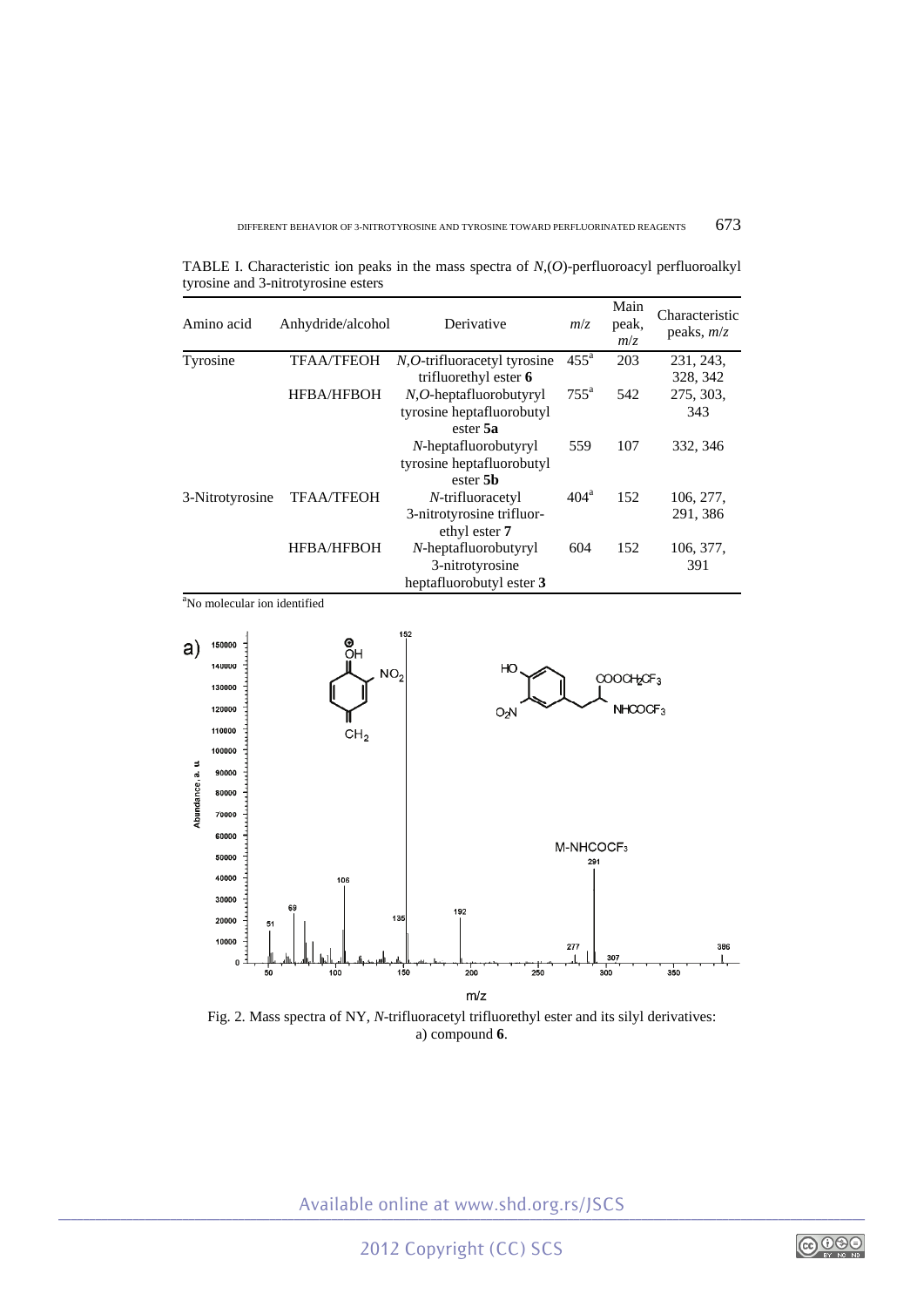



Moreover, additional studies are reported that were performed during a reappraisal of the NY protocol.<sup>11</sup> Namely, it was observed that after numerous injections of standard and biological samples into the same column, the peak

$$
\bigodot_{\text{EY} \text{ NG} \text{ NQ}}
$$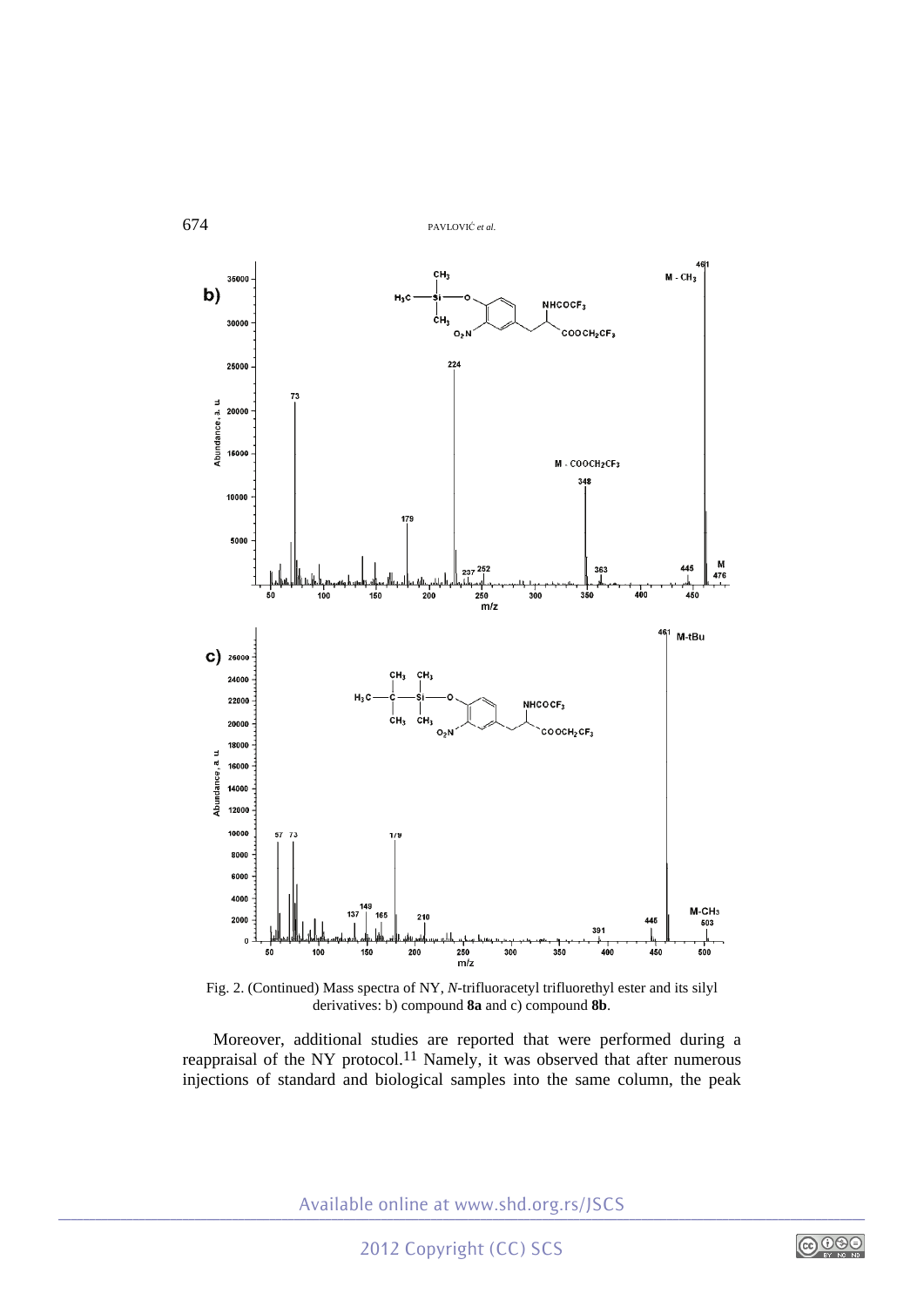shape of the NY derivatives showed an increasing tailing. It was reasoned that the presence of the free phenolic group could influence the reliability of the analytical procedure, as already observed for other 2-nitrophenols.21 In order to demonstrate that a derivative of NY with a protected phenolic OH is more suitable for gas-chromatographic analysis, silylation of compound **7** with different silylating agents was performed. Trimethylsilyl (TMS) and *t*butyldimethylsilyl (TBDMS) derivatives **8a** and **8b** were prepared (Scheme 5) and the corresponding MS data are given in Table II and shown in Figs. 2b and 2c. It is of interest to observe that this derivatisation technique offers the advantage of a sufficient abundance of high molecular mass fragments that should facilitate the identification of the compound.



Scheme 5. Structures of the silyl derivatives of NY previously reacted with TFA/TFEOH mixture.

TABLE II. Characteristic ion peaks in the mass spectra of NY silyl derivatives of N-trifluorethyl esters

| Derivative                                   | m/z     |     | Main peak, $m/z$ Characteristic peaks, $m/z$ |
|----------------------------------------------|---------|-----|----------------------------------------------|
| TMS derivate of NY                           | 473     | 461 | 179, 224, 348                                |
| $N$ -trifluoracetyl trifluorethyl ester (8a) |         |     |                                              |
| TBDMS derivate of NY                         | $518^a$ | 461 | 179, 210, 445, 503                           |
| $N$ -trifluoracetyl trifluorethyl ester (8b) |         |     |                                              |

<sup>a</sup>No molecular ion identified

GC analysis of the silyl derivatives **8a** and **8b** showed that, as opposed to derivatives **3** and **7**, the peaks remained constantly sharp after many injections onto the same column; thus confirming that a tris-derivative of NY would be highly desirable.

In any event, the impossibility of obtaining the same derivatives for both NY and Y by an anhydride/alcohol mixture, led to the exploration for alternative methods. The Husek method<sup>16,22</sup> is a validated procedure for proteinogenic amino acids that offers distinct advantages due to its simplicity and rapidity. According

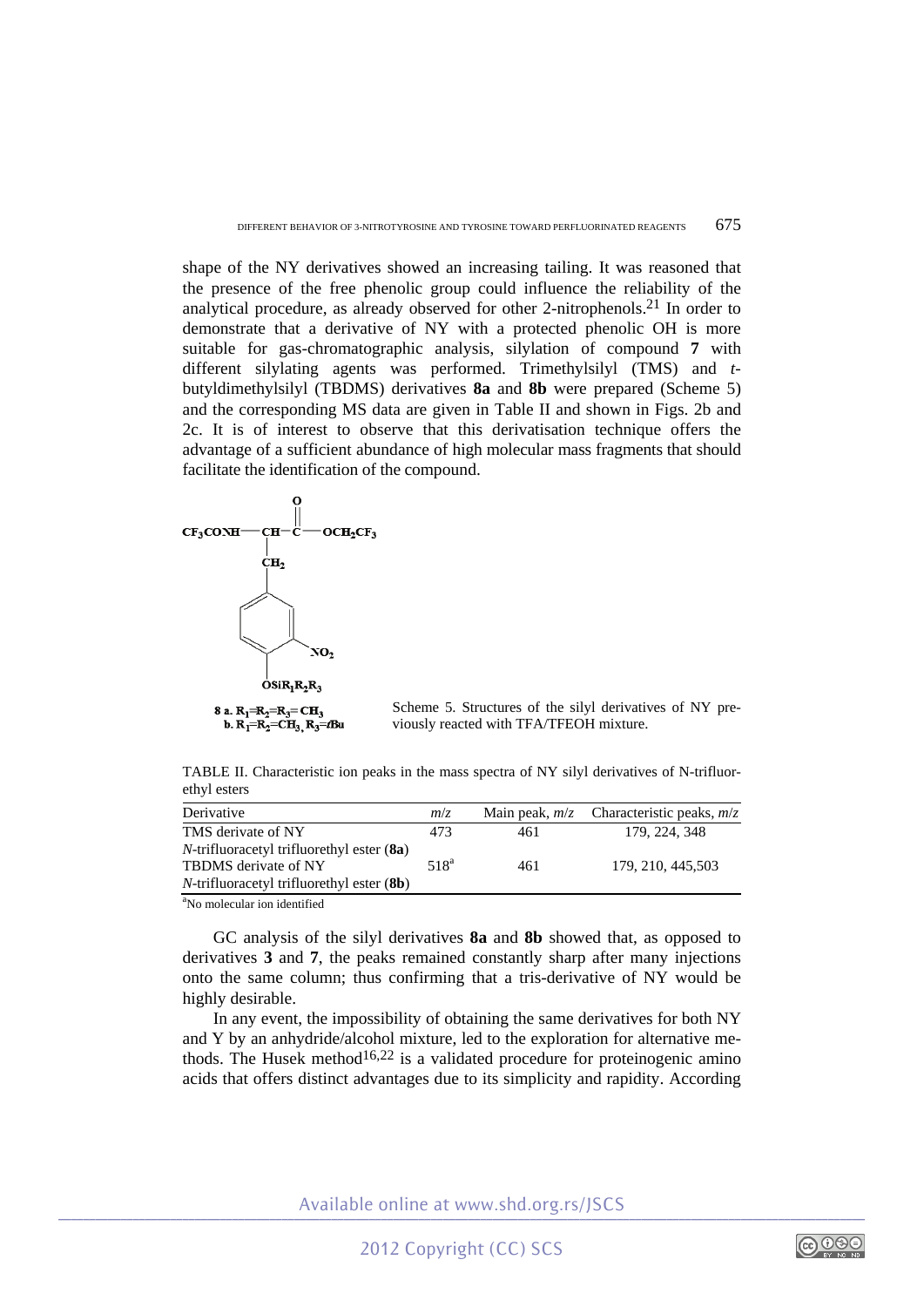to this procedure, aqueous solutions of practically all natural amino acids react with alkyl chloroformates and alcohols in pyridine to form  $N(O)$ -alkoxycarbonyl alkyl esters suitable for GC analysis. A combination of alkyl chloroformates and fluoroalkanols has already been used for amino acids analysis,17,15,23–26 but, to the best of our knowledge, has not been exploited for the purpose of NY determination. In accordance with previous studies,  $17$  the reaction of the carboxylic group with a chloroformate and an alcohol leads to the formation of an ester, the alkyl moiety of which is provided by the alcohol. The same reaction with an amine group leads to an *N*-alkoxycarbonyl derivative bearing the alkyl group of the chloroformate. In the case of an amino acid, such as Y or NY, tris-substituted *N*,*O*-alkoxycarbonyl derivatives are possible, due to the presence of the phenolic OH. The main experiments in this work were addressed to the study of the different behaviour of NY with respect to Y, of which some Husek derivatives have already been reported. The purpose was the careful monitoring of the influence of the nitro group on the outcome of the derivatisation procedures performed with different commercial chloroformate reagents and perfluoroalcohols.

Among *N*(*O*,*S*) alkoxycarbonyl alkyl esters of amino acids, isobutoxycarbonyl isobutyl esters can be considered as an optimal solution to start with, from the viewpoint of both sensitivity and stability.<sup>25</sup> Therefore, the classical combination *i*BuCF/*i*BuOH and bis-substituted derivatives of Y and NY was first investigated and *N*-*iso*-butoxycarbonyl *iso*-butyl esters **9a** and **9b** were exclusively obtained (Scheme 6). This result is in line with previously reported data for  $Y^{25,26}$ 



Scheme 6. Derivatisation of tyrosine and 3-nitrotyrosine by isobutyl chloroformate/isobutanol combinations.

In this case, the reaction did not occur at the phenolic OH of either Y or NY, which could be due to the presence of the apolar alcohol *i*BuOH in the reaction mixture. This may affect some chemico–physical parameters of the derivatisation

$$
\bigodot_{\text{BV-NG-NB}}\bigodot_{\text{N}}\bigodot_{\text{N}}\bigodot_{\text{N}}\bigodot_{\text{N}}\bigodot_{\text{N}}\bigodot_{\text{N}}\bigodot_{\text{N}}\bigodot_{\text{N}}\bigodot_{\text{N}}\bigodot_{\text{N}}\bigodot_{\text{N}}\bigodot_{\text{N}}\bigodot_{\text{N}}\bigodot_{\text{N}}\bigodot_{\text{N}}\bigodot_{\text{N}}\bigodot_{\text{N}}\bigodot_{\text{N}}\bigodot_{\text{N}}\bigodot_{\text{N}}\bigodot_{\text{N}}\bigodot_{\text{N}}\bigodot_{\text{N}}\bigodot_{\text{N}}\bigodot_{\text{N}}\bigodot_{\text{N}}\bigodot_{\text{N}}\bigodot_{\text{N}}\bigodot_{\text{N}}\bigodot_{\text{N}}\bigodot_{\text{N}}\bigodot_{\text{N}}\bigodot_{\text{N}}\bigodot_{\text{N}}\bigodot_{\text{N}}\bigodot_{\text{N}}\bigodot_{\text{N}}\bigodot_{\text{N}}\bigodot_{\text{N}}\bigodot_{\text{N}}\bigodot_{\text{N}}\bigodot_{\text{N}}\bigodot_{\text{N}}\bigodot_{\text{N}}\bigodot_{\text{N}}\bigodot_{\text{N}}\bigodot_{\text{N}}\bigodot_{\text{N}}\bigodot_{\text{N}}\bigodot_{\text{N}}\bigodot_{\text{N}}\bigodot_{\text{N}}\bigodot_{\text{N}}\bigodot_{\text{N}}\bigodot_{\text{N}}\bigodot_{\text{N}}\bigodot_{\text{N}}\bigodot_{\text{N}}\bigodot_{\text{N}}\bigodot_{\text{N}}\bigodot_{\text{N}}\bigodot_{\text{N}}\bigodot_{\text{N}}\bigodot_{\text{N}}\bigodot_{\text{N}}\bigodot_{\text{N}}\bigodot_{\text{N}}\bigodot_{\text{N}}\bigodot_{\text{N}}\bigodot_{\text{N}}\bigodot_{\text{N}}\bigodot_{\text{N}}\bigodot_{\text{N}}\bigodot_{\text{N}}\bigodot_{\
$$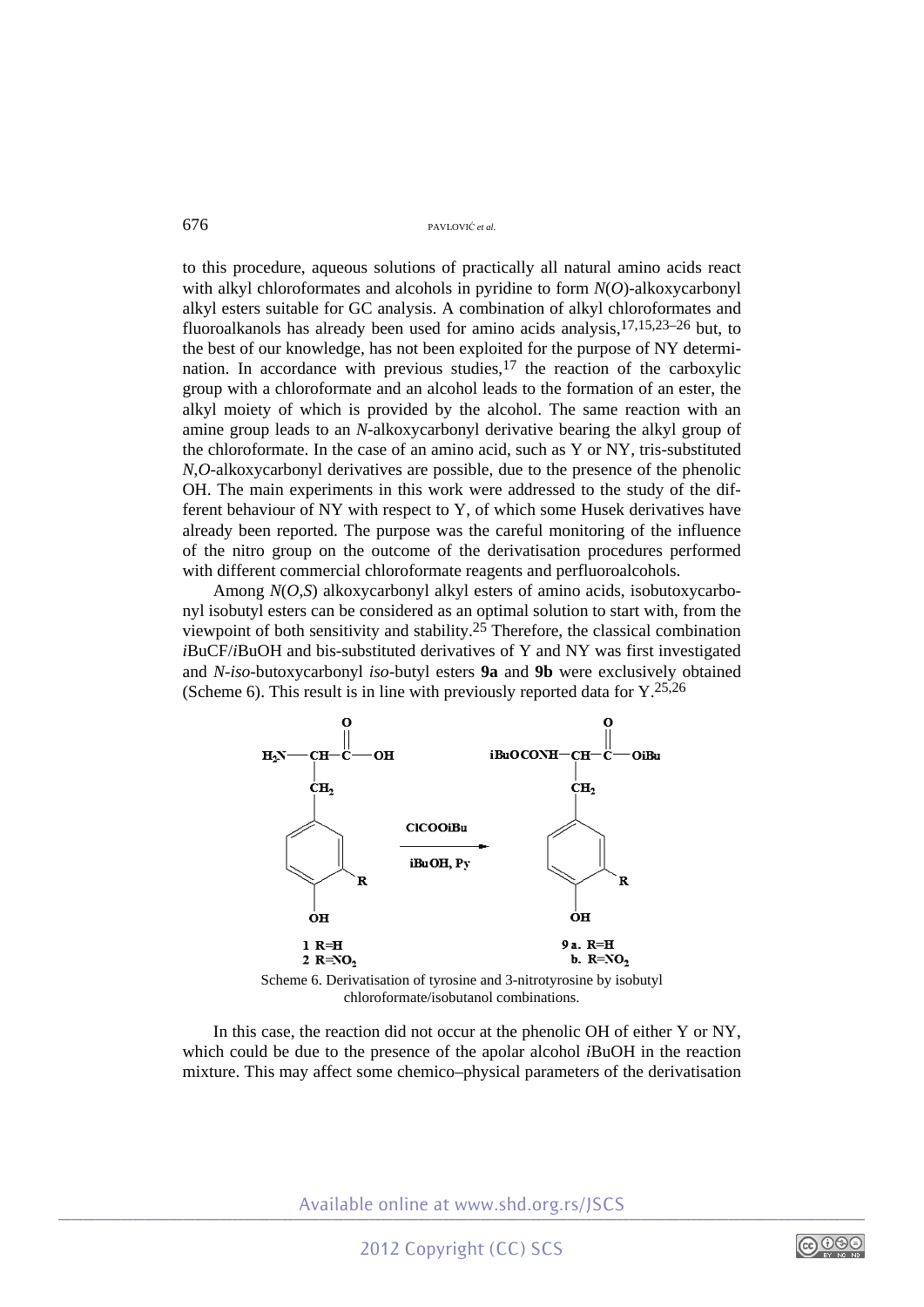medium, with the effect of decreasing the reactivity of the phenolic OH toward chloroformate.

Being as the aim was to prepare volatile fluorinated derivatives, TFEOH was initially selected as the perfluoroalcohol in the Huseck procedure. The combination *i*BuCF/TFEOH afforded the tris-substituted derivative as the single product for both Y and NY (Scheme 7, compounds **10a** and **10b**).



Scheme 7. Derivatisation of tyrosine and 3-nitrotyrosine by isobutyl chloroformate/TFEOH combinations.

In a subsequent experiment, HFBOH was tested (Scheme 8). The encouraging result obtained with TFEOH was not confirmed by the combination of *i*BuCF with the less hydrophilic HFBOH. In fact, Y afforded the tris-substituted derivative **11a** as a single product, whereas NY afforded two products (bis- and tris-substituted **11b** and **11c**), as shown in Fig. 3. As the efficiency of the deri-



Scheme 8. Derivatisation of tyrosine and 3-nitrotyrosine by isobutyl chloroformate/HFBOH combinations.

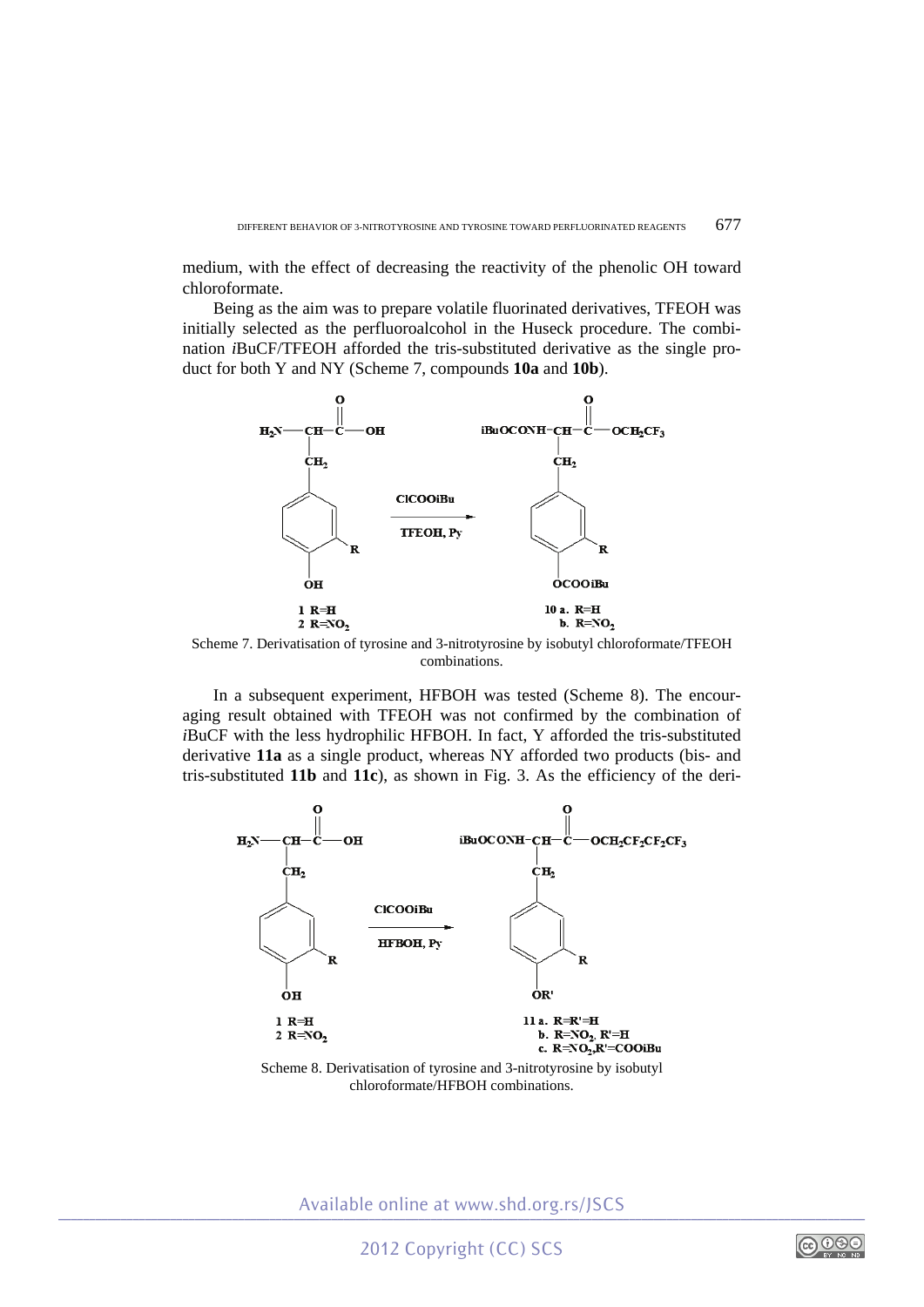

Fig. 3. GC–FID Chromatogram of NY derivatives obtained by treatment with iBuCF and HFBOH.

vatisation procedure may be attributed to different experimental conditions, an attempt was made to eliminate the double products obtained with the iBuCF/ /HFBOH combination by varying the reaction time and the amounts of chloroformate, pyridine and alcohol in the reaction mixture. These changes, however, did not completely lead to a single product. One possible explanation can be related to the low solubility of *iBuCF* in the mixture H<sub>2</sub>O/HFBOH/pyridine that might cause incomplete derivatisation of NY. In this context, the high polarity of NY,  $27$ which renders this amino acid more hydrophilic than tyrosine itself, may also have contributed to the incomplete derivatisation of NY when the *i*BuCF/HFBOH combination was applied.

MS analysis of the derivatives obtained with *i*BuCF was used for the identification of the products. In Table III, the most significant peaks in the mass spectra of derivatives are listed. The EI spectra could be interpreted with reference to that reported by Wang *et al*. 17 and Sobolevsky *et al*. 25 for tyrosine.

As a general comment, using *i*BuCF only in combination with TFEOH afforded a single tris-substituted derivative product for NY and Y (compounds **10a** and **10b**). Although, the fluorine content was low, this result evidences that it is possible to obtain tris-substituted products for both Y and NY by a suitable combination of alkyl choroformates and alcohols.

$$
\bigodot_{\text{BY-RIC-ND}}\bigodot_{\text{F}}
$$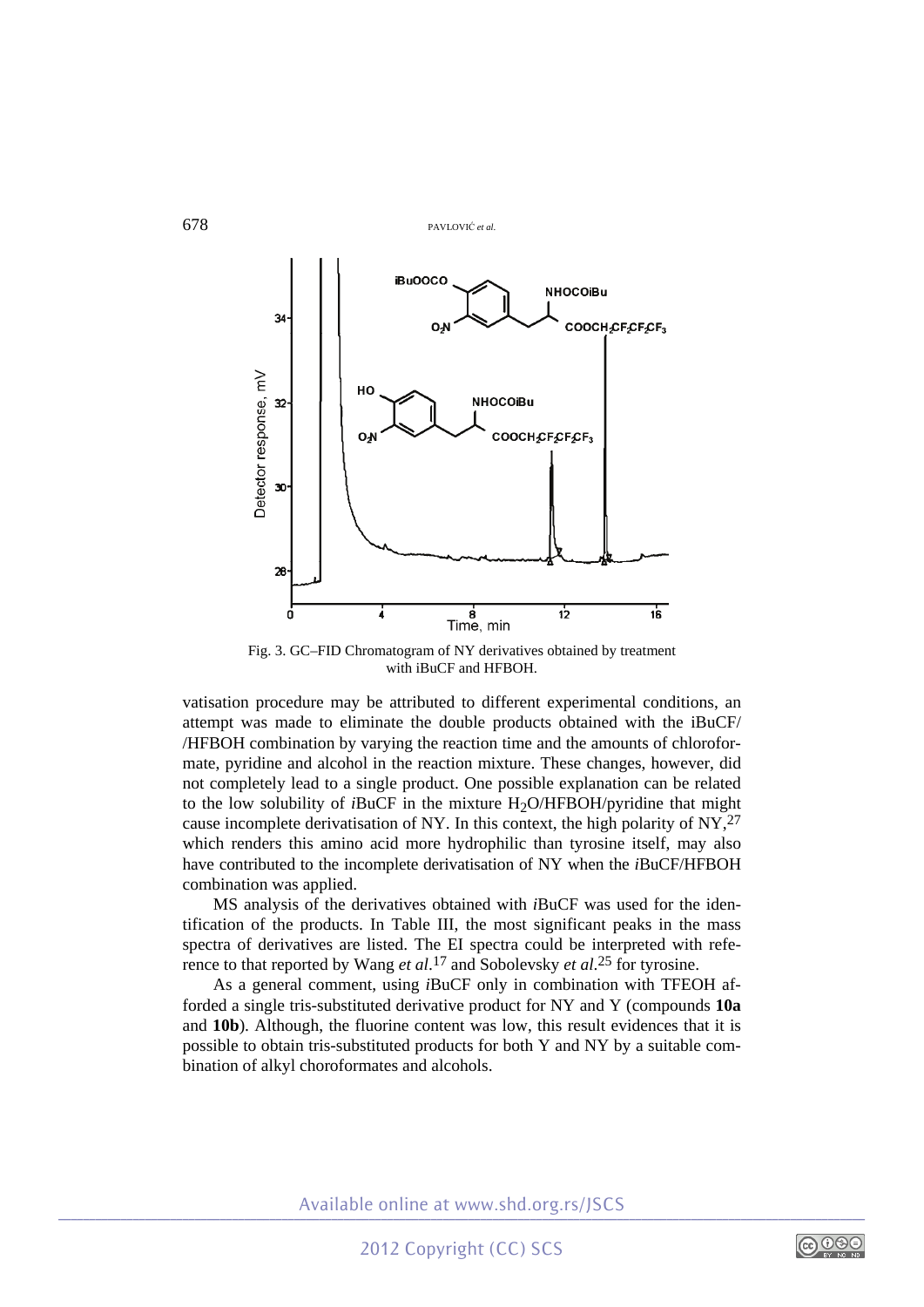TABLE III. Characteristic ion peaks in the mass spectra of *N*-isobutoxycarbonyl(perfluoro)alkyl esters of tyrosine and 3-nitrotyrosine

| Amino acid                                                                                                                                                                                                                | Chloroformate/alcohol | Derivative                                                      | m/z                | Main<br>peak,<br>m/z | Characteristic<br>peaks, $m/z$  |
|---------------------------------------------------------------------------------------------------------------------------------------------------------------------------------------------------------------------------|-----------------------|-----------------------------------------------------------------|--------------------|----------------------|---------------------------------|
| Tyrosine                                                                                                                                                                                                                  | iBuCF/iBuOH           | N-isobutoxycarbonyl<br>isobutyl ester 9a                        | 337                | 107                  | 164, 220, 320                   |
|                                                                                                                                                                                                                           | iBuCF/TFEOH           | $N, O$ -di-isobutoxycar-<br>bonyl trifluoroethyl<br>ester 10a   | 463 <sup>a</sup>   | 107                  | 207, 235,<br>246, 390           |
|                                                                                                                                                                                                                           | iBuCF/HFBOH           | $N, O$ -di-isobutoxycar-<br>bonyl heptafluorbutyl<br>ester 11a  | 563                | 107                  | 57, 207,<br>256, 346            |
| 3-Nitrotyrosine                                                                                                                                                                                                           | iBuCF/iBuOH           | N-isobutoxycarbonyl<br>isobutyl ester 9b                        | $382^{\mathrm{a}}$ | 57                   | 137, 152,<br>209,280            |
|                                                                                                                                                                                                                           | iBuCF/TFEOH           | $N, O$ -di-isobutoxycar-<br>bonyl trifluoroethyl<br>ester 10b   | 508                | 57                   | 135, 152, 156,<br>291, 334, 435 |
|                                                                                                                                                                                                                           | iBuCF/HFBOH           | N-isobutoxycarbonyl<br>heptafluorbutyl ester<br>11 <sub>b</sub> | 508                | 152                  | 57, 234, 256,<br>281, 391, 434  |
|                                                                                                                                                                                                                           |                       | $N, O$ -isobutoxycar-<br>bonyl heptafluorbutyl                  | 608 <sup>a</sup>   | 152                  | 57, 106, 256,<br>391, 462, 490, |
| $a_{N}$ in the second second to the second $c_{N}$ is the second second to the second second second second second second second second second second second second second second second second second second second secon |                       | ester 11c                                                       |                    |                      | 508, 535                        |

<sup>a</sup>No molecular ion identified

This prompted the study of other combinations of reagents, and ethyl chloroformate (EtCF) was selected, which, although less stable than iBuCF, has already been used in combination with different alcohols for Y derivatisation.<sup>17,19,23</sup> The combination EtCF/EtOH that gave the tris-substituted derivative **12a** with Y28 was tested with NY. The non-proteinogenic amino acid NY also afforded the *N*,*O*-diethoxycarbonyl ethyl ester **12b** (Scheme 9)**.** 

It was gratifying to observe that both NY and Y reacted also with TFEOH or HFBOH in the presence of EtCF and pyridine to give always the tris-derivatives (compounds **12c**–**f**).

The MS spectra of the derivatives obtained with EtCF are collected in Table IV, in which the molecular ions and the most characteristic fragments of the mass spectra of derivatives **12a**–**f** are presented. The mass fragmentation pattern of the NY tris-substituted derivative (**12f**) is shown in Fig. 4.

The results obtained with EtCF and fluorinated alcohols open several analytical perspectives, since it has been demonstrated that by a suitable selection of alkyl chloroformates and alcohols, NY and Y can be determined in the same run, affording the corresponding tris-substituted derivative. This opens a new opportunity for the determination of their ratio as nitro-oxidative marker.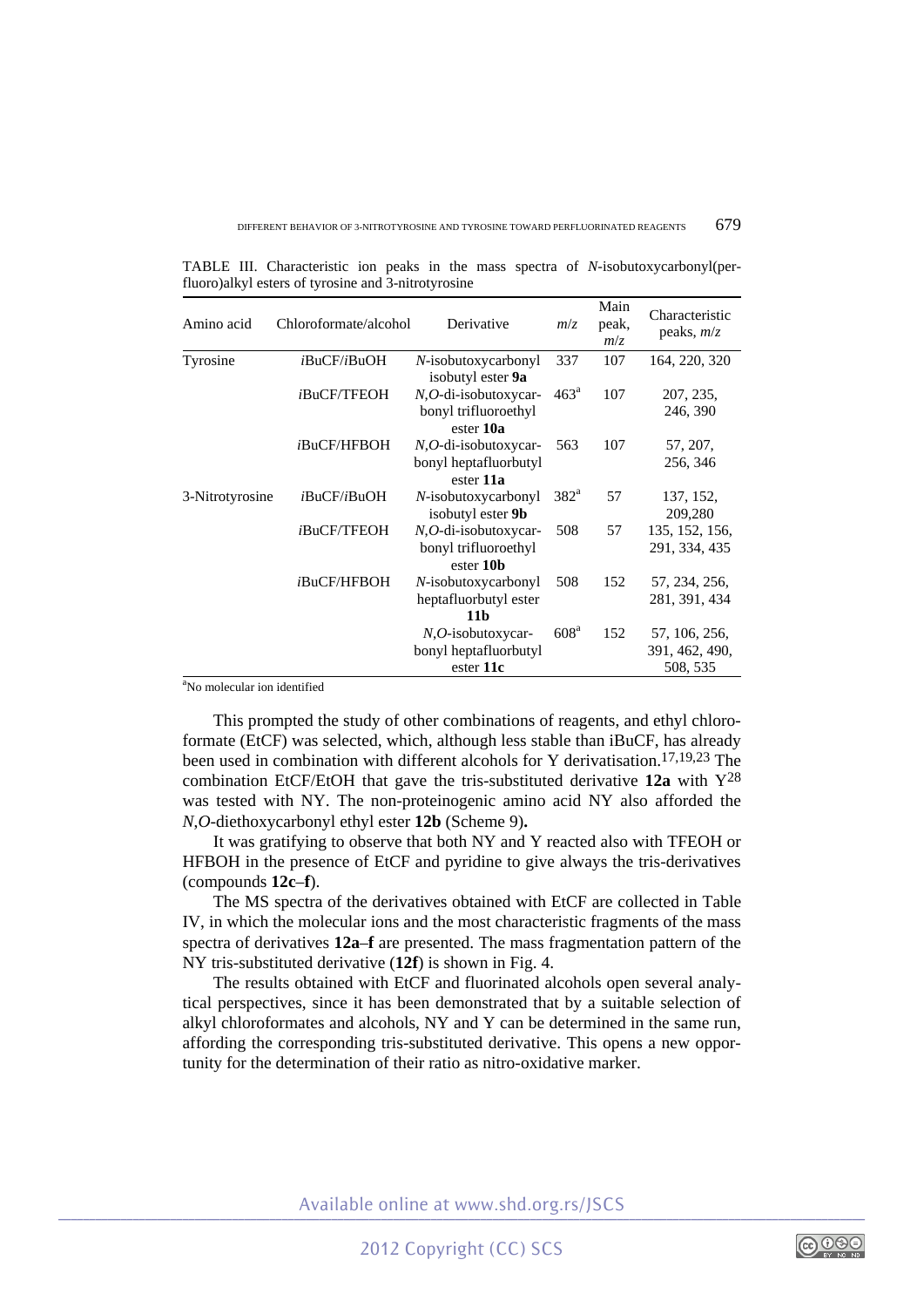![](_page_13_Figure_1.jpeg)

Scheme 9. Derivatisation of tyrosine and 3-nitrotyrosine by ethyl chloroformate/ethanol or perfluoro alcohols combinations.

TABLE IV. Characteristic ion peaks in the mass spectra of *N*,*O*-diethoxycarbonyl (perfluoro)alkyl esters of tyrosine and 3-nitrotyrosine

| Amino acid      | Chloroformate/alcohol | Derivative                                  | m/z | Main<br>peak,<br>m/z | Characteristic<br>peaks, $m/z$ |
|-----------------|-----------------------|---------------------------------------------|-----|----------------------|--------------------------------|
| Tyrosine        | EtCF/EtOH             | $N, O$ -diethoxycarbonyl                    | 353 | 107                  | 135, 192,                      |
|                 |                       | ethyl ester 12a                             |     |                      | 264, 280                       |
|                 | EtCF/TFEOH            | $N, O$ -diethoxycarbonyl                    | 407 | 107                  | 135, 179, 246,                 |
|                 |                       | trifluoroethyl ester 12c                    |     |                      | 280, 318                       |
|                 | EtCF/HFBOH            | $N, O$ -diethoxycarbonyl 507                |     | 107                  | 135, 179, 280,                 |
|                 |                       | heptafluorbutyl ester                       |     |                      | 346, 434                       |
|                 |                       | 12e                                         |     |                      |                                |
| 3-Nitrotyrosine | EtCF/EtOH             | $N, O$ -diethoxycarbonyl<br>ethyl ester 12b | 398 | 102                  | 106, 135, 152,<br>174, 237,    |
|                 | EtCF/TFEOH            | $N, O$ -diethoxycarbonyl 452                |     | 152                  | 265, 235<br>106, 135, 228,     |
|                 |                       | trifluoroethyl ester 12d                    |     |                      | 291, 325, 362                  |
|                 | EtCF/HFBOH            | $N, O$ -diethoxycarbonyl 552                |     | 152                  | 135, 256,                      |
|                 |                       | heptafluorbutyl ester                       |     |                      | 391, 462                       |
|                 |                       | 12f                                         |     |                      |                                |

### **CONCLUSIONS**

Several one-step preparations of fluorinated derivatives of Y and NY, which would be suitable for GC analysis, were investigated. The simultaneous determination of Y and NY could constitute a new, useful method for the evaluation of the nitro-oxidative stress of proteins; in this regard, the optimal derivatisation method should afford only a single product in a one-step procedure

![](_page_13_Figure_9.jpeg)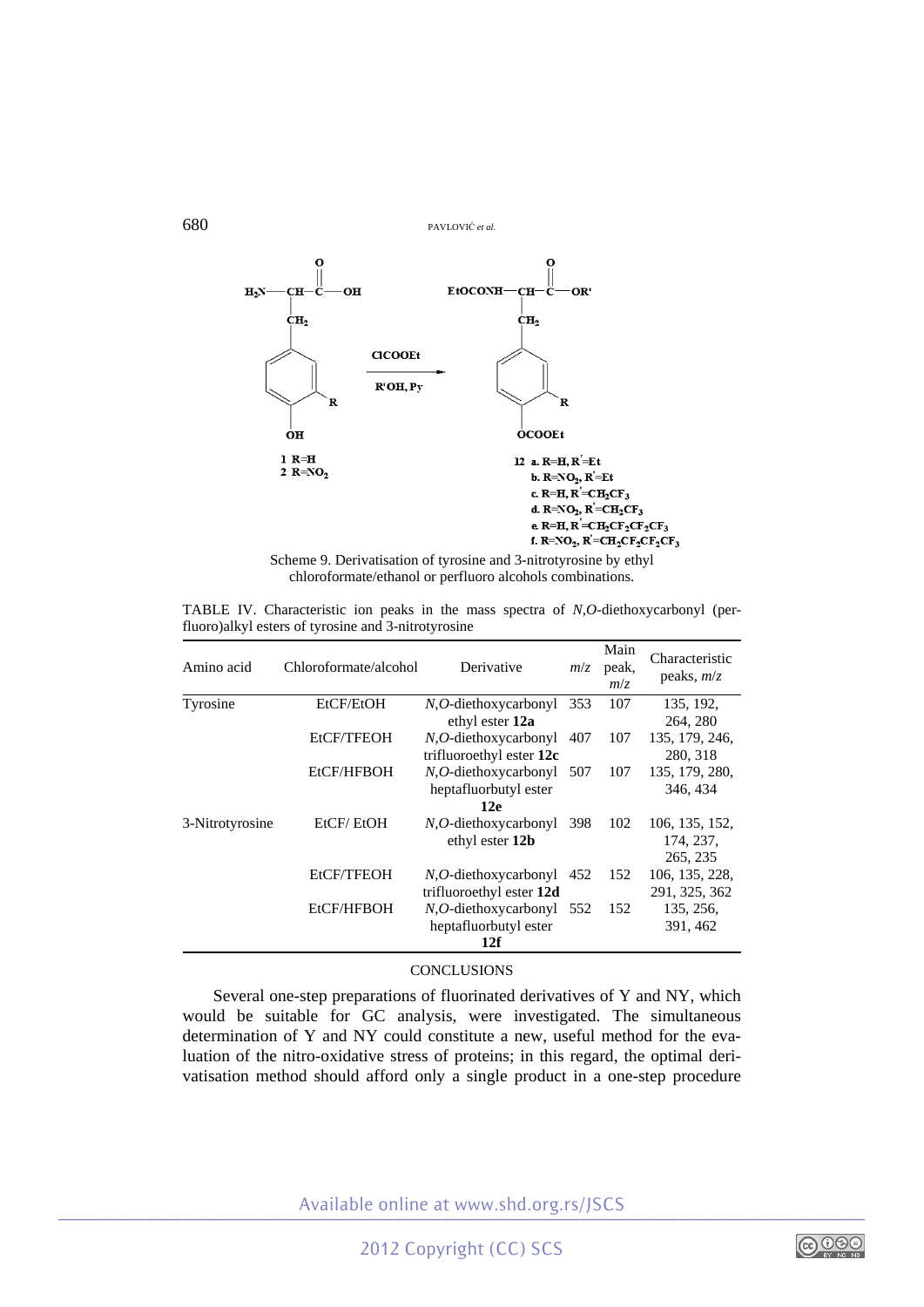![](_page_14_Figure_1.jpeg)

Fig. 4. Mass spectrum of the *N,O*-diethoxycarbonyl heptafluorbutyl ester derivative of NY (compound **12f**).

with both amino acids. Actually, in addition to inductive effect reasons, the presence of an *ortho*-nitro group causes different availability of the phenolic OH when bulky reagents are used, while small reagents are not influenced to the same extent by groups located near the phenolic OH. In addition, the structure of the alcohol appears to represent a critical parameter that could influence different reaction courses with NY and Y. The chloroformate/perfluoroalcohol procedure was evaluated by GC–FID and all the derivatives were identified by MS analysis. The best results were obtained with iBuCF/TFEOH and EtCF/HFBOH combinations. The *N*,*O*-diethoxycarbonyl heptafluorobutyl ester derivative **12f** is a tris- -substituted product endowed with good GC characteristics. This derivative can be obtained in a single derivatisation step and could, therefore, be proposed as a suitable derivative for the simultaneous determination of Y and NY by GC analysis coupled to detectors sensitive to the presence of atoms with a high electron affinity, such as MS used in the negative ion chemical ionisation (NICI) mode.

Finally, the information presented herein could be useful from the viewpoint of exploiting the potential availability of perfluoroalkylchloroformates recently reported by Husek *et al.*29 The use of this reagent could allow the introduction of a consistent number of fluorine atoms into the *N*,*O*-dialkoxycarbonyl part of the final derivative.

*Aknowledgements.* We thank University of Milan for a PhD studentship to R. P. and the financial support from the Italian Ministry for Education, University and Research, General

![](_page_14_Figure_8.jpeg)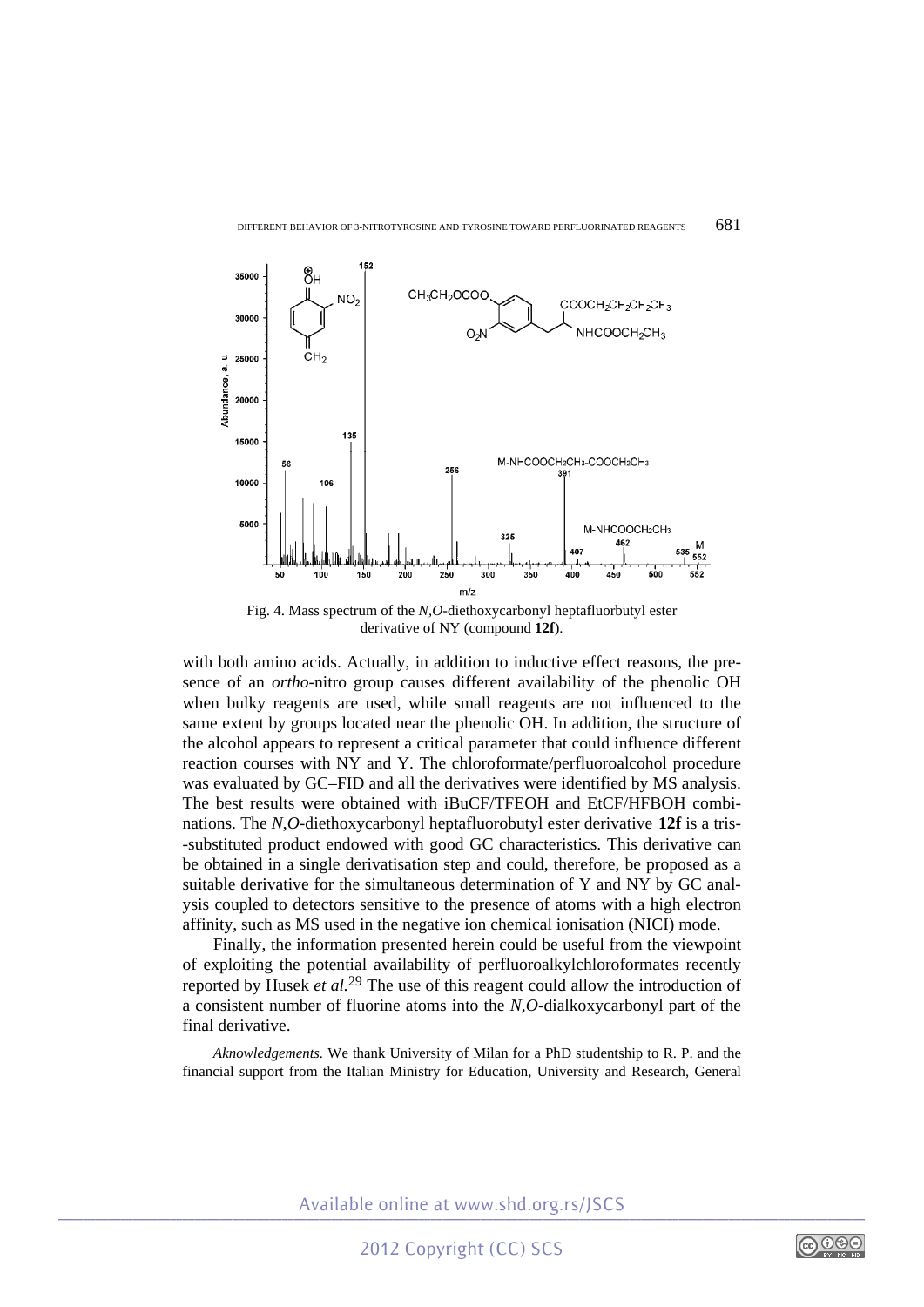Management for International Research. Thanks are due to Dr. Federico M. Rubino (Department of Medicine, Surgery and Dentistry, School of Medicine c/o S. Paolo Hospital, Università degli Studi di Milano, Italy) for useful discussions related to the interpretation of the MS data.

#### ИЗВОД

# РАЗЛИЧИТО ПОНАШАЊЕ 3-НИТРОТИРОЗИНА И ТИРОЗИНА У ОДНОСУ НА ПЕРФЛУОРНЕ РЕАГЕНСЕ ПОГОДНЕ ЗА ЈЕДНОСТЕПЕНУ ПРИПРЕМУ ИСПАРЉИВИХ ДЕРИВАТА

РАДМИЛА ПАВЛОВИЋ $^{1,2}$ , PIER ANTONIO BIONDI $^3$ , LUCA MARIA CHIESA $^3$ , HATAIIIA TPYTИЋ $^2$ , МИРЈАНА АБРАМОВИЋ $^2$  и ENZO SANTANIELLO $^1$ 

*1 Department of Medicine, Surgery and Dentistry, School of Medicine c/o S. Paolo Hospital, Università degli*   $\it Studi$  di Milano, Italy, <sup>2</sup>Кайдедра за хемију, Медицински факулійей, Уноверзийей у Нишу и <sup>з</sup>Department of *Veterinary Sciences and Technologies for Food Safety, Faculty of Veterinary Medicine, Università degli Studi di Milano, Italy*

У циљу развијања гасно-хроматографске (GC) методе којом би се одредио однос 3-нитротирозина (NY) и тирозина (Y) као маркера нитро-оксидативног стреса, тестирани су различити перфлуорни реагенси. Сврха овог рада је била добијање јединственог испариљивог производа за сваку аминокиселину, и то у једностепеном дериватизационом поступаку. Процедура са хептафлуоробутирил-анхидридом (HFBA)/хептафлуоробутанолом (HFBOH) показала се неуспешном за симултано одређивање NY и Y. Детаљно су проучаване реакције с различитим хлорформијатима (изобутил-хлорформијат (iBuCF) и етил-хлорформијат (EtCF)) у присуству различитих перфлуорних алкохола (трифлуороетанол (TFEOH) и HFBOH). Комбинација EtCF/перфлуорни алкохол даје деривате обе аминокиселине као јединствене пикове који су погодни за одређивање NY/Y односа гасном хроматографском техником. Детаљно је разматрано различито понашање две аминокиселине у испитиваним дериватизационим поступцима, као што су разматрани и параметри који утичу на резултате одређивања.

(Примљено 4. маја 2011, ревидирано 10. јануара 2012)

# **REFERENCES**

- 1. C. Vadseth, J. M. Souza, L. Thomson, A. Seagraves, C. Nagaswami, T. Scheiner, J. Torbet, G. Vilaire, J. S. Bennett, J. C. Murciano, M. Muzykantov, M. S. Penn, S. L. Hazen, J. W. Weisel, H. Ischiropoulos, *J. Biol. Chem.* **279** (2004) 8820
- 2. A. M. Cassina, R. Hodara, J. M. Souza, L. Thomson, L. Castro, H. Ischiropoulos, B. A. Freeman, R. Radi, *J. Biol. Chem*. **275** (2000) 21409
- 3. J. Khan, D. M. Brennand, N. Bradley, B. Gao, R. Bruckdorfer, M. Jacobs, D. M. Brennan, *Biochem. J.* **330** (1998) 795
- 4. M. W. Duncan, *Amino Acids* **25** (2003) 351
- 5. D. Tsikas, K. Caidahl, *J. Chromatogr., B* **814** (2005) 1
- 6. H. Ryberg, K. Caidahl, *J. Chromatogr., B* **851** (2007) 160
- 7. D. Tsikas, *Amino Acids* **42** (2012) 45
- 8. E. Schwedhelm, D. Tsikas, F. M. Gutzki, J. C. Frolich, *Anal. Biochem*. **276** (1999) 195
- 9. M. T. Frost, B. Halliwell, K. P. Moore, *Biochem. J.* **345** (2000) 453
- 10. J. P. Gaut, J. Byun, H. D. Tran, W. M. Lauber, J. A. Carroll, R. S. Hotchkiss, A. Belaaouaj, J. W. Heinecke, *J. Clin. Invest.* **109** (2002) 1311
- 11. R. Pavlovic, E. Santaniello, L. M. Chiesa, P. A. Biondi, *Chromatographia* **70** (2009) 637

**@** 090